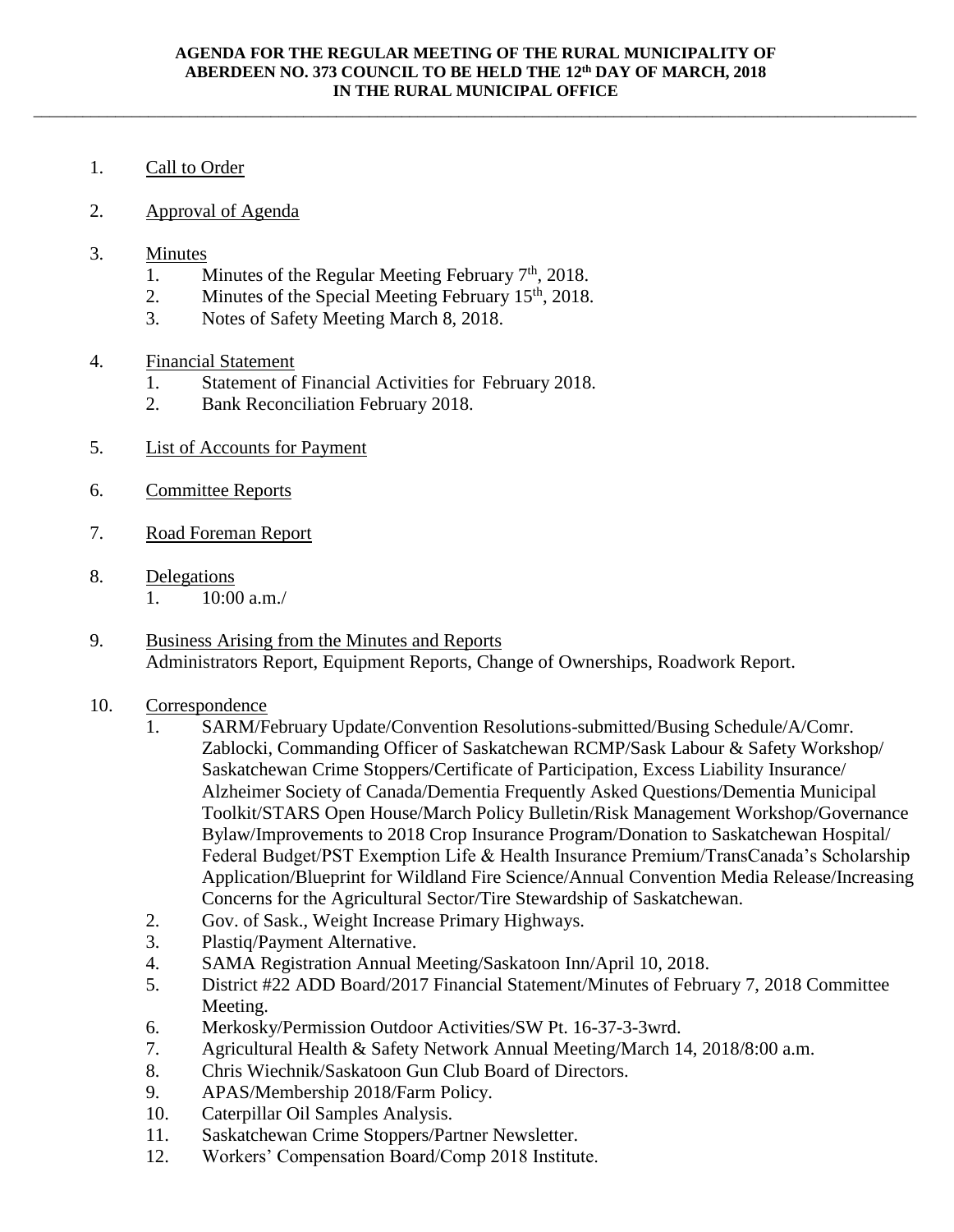## **AGENDA FOR THE REGULAR MEETING OF THE RURAL MUNICIPALITY OF ABERDEEN NO. 373 COUNCIL TO BE HELD THE 12th DAY OF MARCH, 2018 IN THE RURAL MUNICIPAL OFFICE**

\_\_\_\_\_\_\_\_\_\_\_\_\_\_\_\_\_\_\_\_\_\_\_\_\_\_\_\_\_\_\_\_\_\_\_\_\_\_\_\_\_\_\_\_\_\_\_\_\_\_\_\_\_\_\_\_\_\_\_\_\_\_\_\_\_\_\_\_\_\_\_\_\_\_\_\_\_\_\_\_\_\_\_\_\_\_\_\_\_\_\_\_\_\_\_\_\_\_\_\_\_\_\_\_\_\_\_\_

- 13. Gov. of SK./EMFS/Emergency Management Training Opportunity.
- 14. SaskAlert/Practice Alerts Required.
- 15. SaskPower/Powerline/Valley View Road.
- 16. Highway 41 Water Utility/Truck fill Water Rate Increase Notice.
- 17. Saskatchewan Common Ground Alliance Contractor Safety Awareness Breakfast.
- 18. SGI Business Recognition Assessment.
- 19. NCTPC Notice of Annual General Meeting/Blaine Lake/April 6, 2018/Minutes of Dec. 19, 2017 Regular Executive Meeting/Grid Road Asset, Management, Construction and Material Selection.
- 20. Aberdeen & District Emergency Preparedness Plan.
- 21. SREDA/Minutes of November 21, 2017 Meeting/Cannabis Legalization and Regulation/Regulations in another municipalities/Economic Dashboard/Road Show.
- 22. Farm in the Dell/Flower Proposal.
- 23. Aberdeen Fire Department Inventory.
- 24. MA Inspections/Sea-Cans/Shipping Containers/Gov. of Sask. Building Standards Advisory.
- 25. Federal Government 2018 Budget.
- 26. PSI/2018 Road Haul Agreement.
- 27. MA Inspections, Building Inspections Services Contract
- 28. Aberdeen Complex Year to date budget.
- 29. Ministry of Agriculture, 2018 Pasture Lease/increase.
- 30. Gov. of Sask./Request for Fire Suppression Assistance from Ministry of Environment.
- 11. Unfinished Business
	- 1. Jeanne Waldners Access to yard/of off Wruck Road.
	- 2. Road Haul Agreement/PSI/2018.
	- 3. Fire Hall/Electrical Changeover.
	- 4. Bylaw No. 2018-02 / A bylaw to amend Bylaw No. 2007-04, the Official Community Plan (formerly known as the Basic Planning Statement) of the Rural Municipality of Aberdeen No. 373/Forming new zoning district (CR3-High Density Integrated Country Residential/ Recreational District).
	- 5. Bylaw No. 2018-03 / A bylaw to amend Bylaw No. 2007-05, known as the Zoning Bylaw (Be amended the bylaw by adding a new definition "Park" and by rezoning West ½ of Section 30-37-03-W3rd).
	- 6. Bylaw No. 2018-04 / A bylaw to authorize a rezoning agreement to rezone A Agricultural District to C1 – Commercial / Industrial District.

## 12. New Business

- 1. 2017 Citizen of the Year.
- 2. Aberdeen & District Emergency Preparedness Plan.
- 3. Durkee & Merkosky/Permission Outdoor Activities/SW Pt. 16-37-3-3wrd.
- 4. SAMA Registration Annual Meeting/Saskatoon Inn/April 10, 2018.
- 5. Agricultural Health & Safety Network Annual Meeting/March 14, 2018/8:00 a.m.
- 6 MA Inspections, Building Inspections Services Contract
- 7 Farm in the Dell/Flower Proposal.
- 8. Saskatchewan Common Ground Alliance Contractor Safety Awareness Breakfast.
- 9. Plastiq/Payment Alternative.
- 10. NCTPC Notice of Annual General Meeting/Blaine Lake/April 6, 2018.